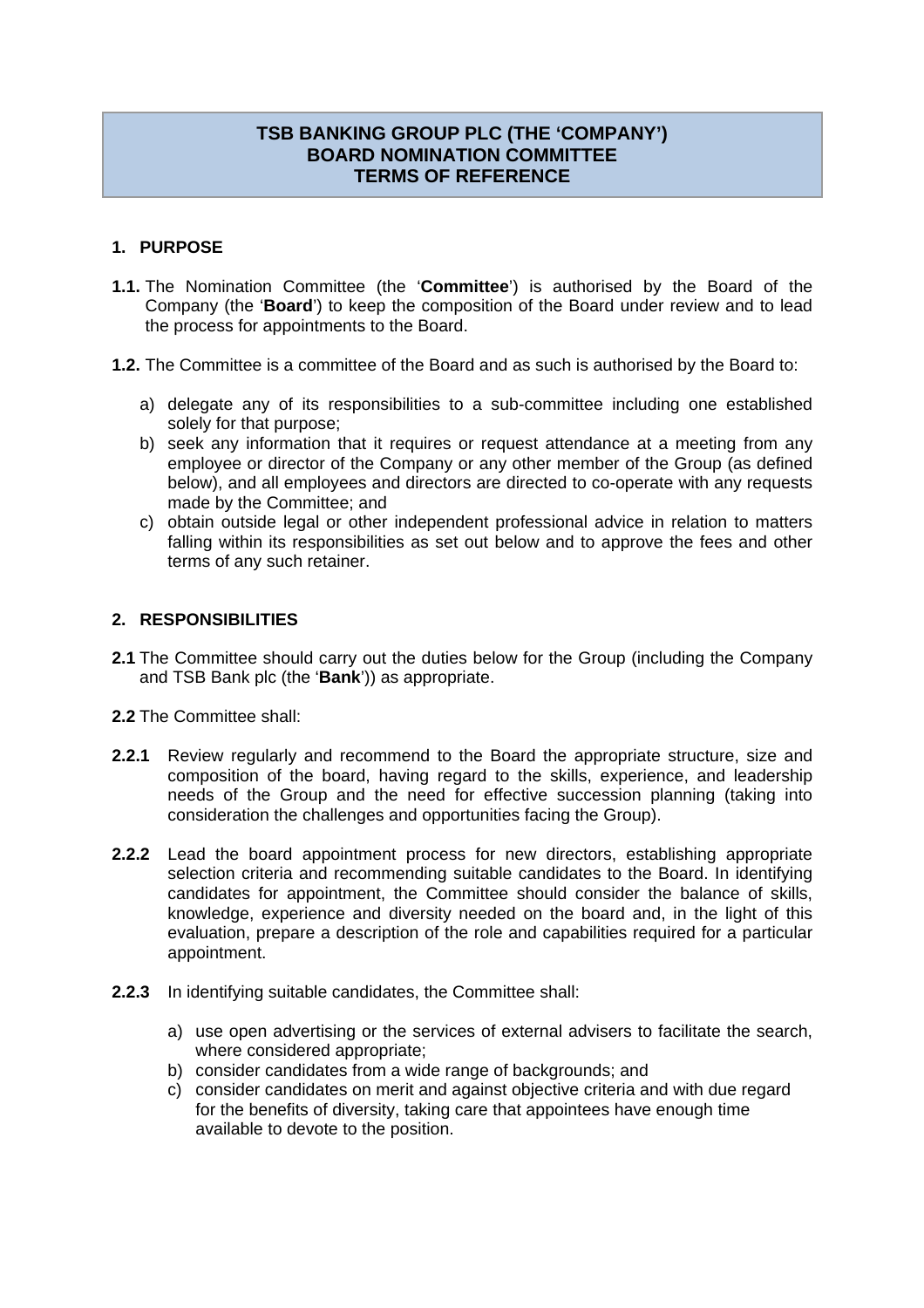- **2.2.4** For the appointment of a Chairman (as defined below), prepare a job specification including the time commitment expected. A proposed Chairman's other significant commitments should be disclosed to the Board before appointment and any changes to the Chairman's commitments should be reported to the Board as they arise.
- **2.2.5** Ensure that, prior to the appointment of a director of the Company or the Bank, the proposed appointee be required to disclose any other business interests that may result in a conflict of interest and be required to report any future business interests that could result in a conflict of interest.
- **2.2.6** Ensure that on appointment, non-executive directors of the Company or the Bank (including the chairman of the Board (the '**Chairman**')) receive a formal letter of appointment setting out clearly what is expected of them in terms of time commitment, committee service and involvement outside board and committee meetings.
- **2.2.7** Make recommendations to the Board regarding the independence of non-executive directors of the Company or the Bank, the re-appointment or re-election of directors of the Company or the Bank and the suitability of any director of the Company or the Bank to continue in office, having regard to their individual performance, time commitment to the role and the balance of skills and experience required.
- **2.2.8** Make recommendations to the Board concerning suitable candidates for the role of senior independent director.
- **2.2.9** Make recommendations to the Board concerning any matters relating to the continuation in office of a director of the Company or the Bank at any time including the suspension or termination of service of an executive director as an employee of the Company subject to the provisions of the law and such director's service contract.
- **2.2.10** Keep membership of Board committees under review and recommend appropriate changes to committee membership to the Board, in consultation with the chairman of those committees.
- **2.2.11** Oversee the annual evaluation of the performance of the Board (including the performance of individual directors, as required) and its principal committees and review with the Board the results of these assessments, recommending actions for addressing any findings and overseeing the implementation of any resulting action plan.
- **2.2.12** Formulate plans for succession arrangements for both executive and non-executive directors of the Company and the Bank and, in particular, the roles of Chairman and Chief Executive Officer, together with other members of the Bank Executive Committee and their respective direct reports.
- **2.2.13** Keep under review the leadership needs of the Group, both executive and nonexecutive, with a view to ensuring the continued ability of the Group to compete efficiently in the marketplace.
- **2.2.14** At least annually, or at the request of the Board at any time, to review and approve the Terms of Reference of the Committee and all the committees of the Board, to ensure that they remain appropriate and fit for purpose, and to recommend to the Board any changes considered necessary or desirable.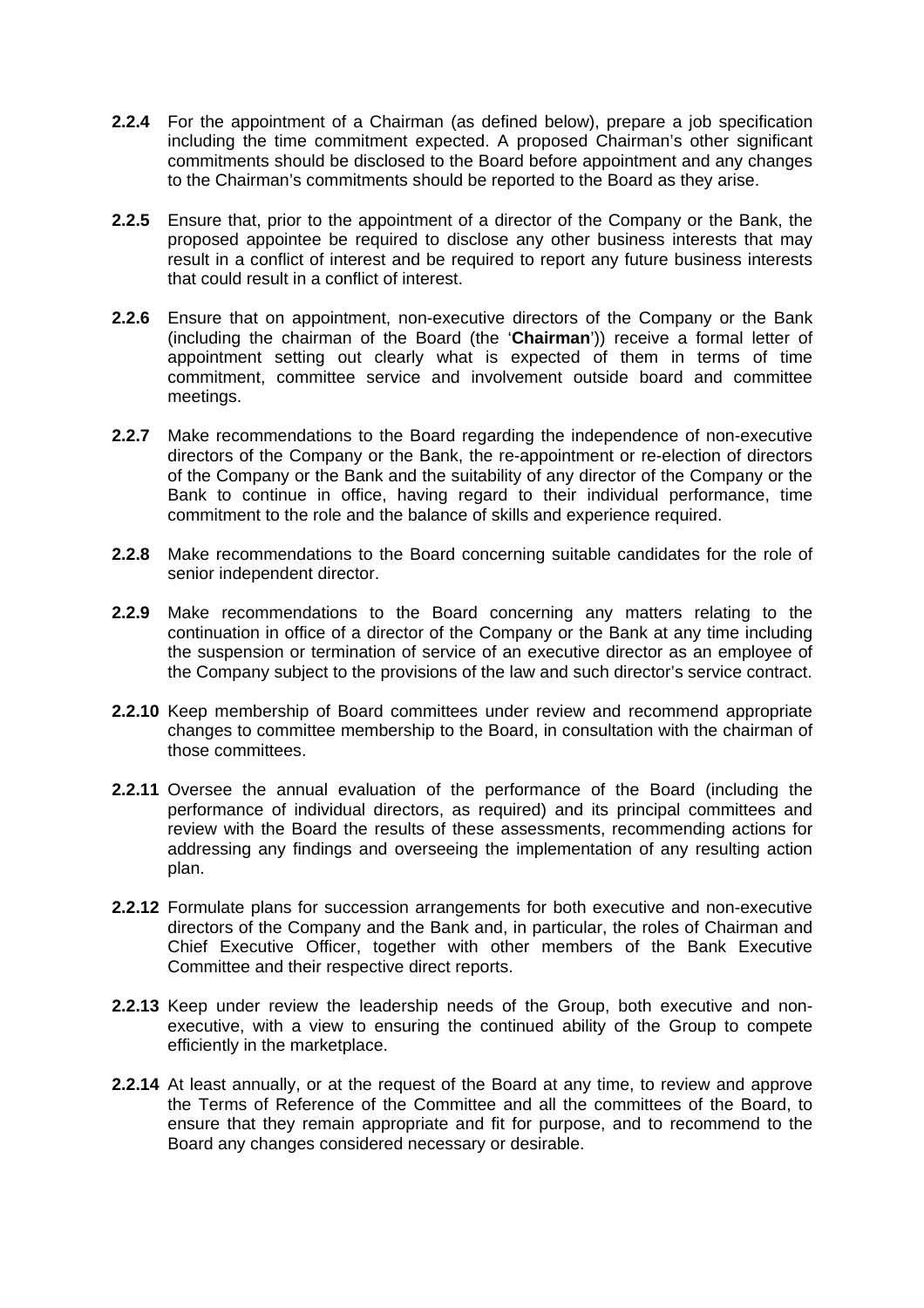**2.2.15** At least annually, to review the effectiveness of the Committee, and to report to the Board thereon.

## **3. MEMBERSHIP AND OPERATION OF THE COMMITTEE**

- **3.1** The Committee shall comprise at least three directors. A majority of the members of the Committee shall be independent non-executive directors. Members of the Committee shall be appointed by the Board in consultation with the chairman of the Committee.
- **3.2** Appointments to the Committee are made by the Board and shall be for a period of up to three years, which may extend for further periods of up to three years, provided the director still meets the criteria for membership of the Committee.
- **3.3** The Board shall appoint the Committee chairman who should be either the Chairman or an independent non-executive director. In the absence of the Committee chairman and/or an appointed deputy, the remaining members present shall elect one of themselves to chair the meeting from those who would qualify under these terms of reference to be appointed to that position by the Board. The Chairman shall not chair the Committee when it is dealing with the matter of succession to the chairmanship of the **Board**
- **3.4** The Company Secretary or his or her nominee shall act as the secretary to the Committee.
- **3.5** The quorum necessary for the transaction of business shall be two, both of whom must be independent non-executive directors.
- **3.6** Meetings of the Committee shall be called by the secretary of the Committee at the request of the Committee chairman.
- **3.7** Unless otherwise agreed, notice of the meeting confirming the venue, time and date, together with an agenda of items to be discussed, shall be forwarded to each member of the Committee, any other person required to attend and all other non-executive directors, no later than three clear working days before the date of the meeting. Supporting papers shall be sent to Committee members and to other attendees as appropriate, at the same time.
- **3.8** The Committee chairman should attend the Annual General Meeting to answer any shareholder questions on the Committee's activities.

## **4. INPUTS**

- **4.1** The Committee will be supported by the HR, Risk, Legal and Finance functions of the Bank and will have access to whatever additional advice or support it requires in the discharge of its duties. This will include but is not limited to:
	- a) access to the advice and services of the HR Director and HR team;
	- b) access to the advice and services of the Chief Risk Officer and the Risk team;
	- c) access to the advice and services of the General Counsel and the Legal/Company Secretarial team;
	- d) access to the advice and services of the Chief Financial Officer and the Finance team; and
	- e) outside independent professional, technical and/or legal advice or other resources, at the Company's expense, as and when it considers this necessary.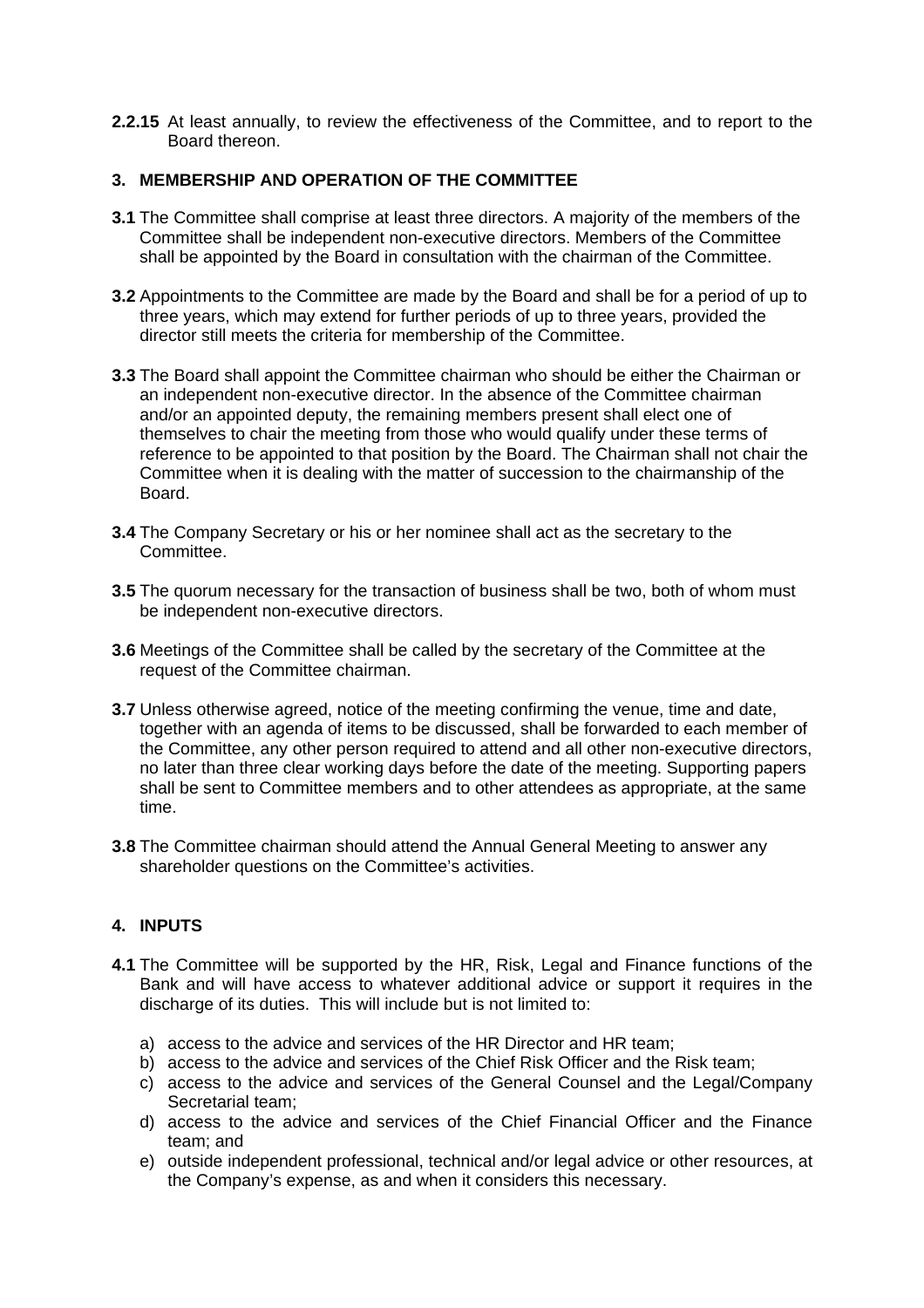- **4.2** To assist the Committee in understanding the implications of risk in the discharge of its responsibilities, the Committee shall meet with the Chief Risk Officer, as required, without management being present to discuss matters of relevance to the Committee.
- **4.3** The Committee shall have regard to established and evolving best practice corporate governance standards including, where relevant, standards set by voting agencies and voluntary codes. Where departure from the requirements of these standards or codes, including the UK Corporate Governance Code is required or believed to be appropriate, the Committee shall recommend to the Board the appropriate explanation or justification or use as required, in the Company's external disclosures.

## **5. OUTPUTS**

- **5.1** The Committee shall produce a report to be included in the Company's annual report about its activities, which should include the process used to make appointments and an explanation where external advice or open advertising has not been used. This report should include a statement of the Board's policy on diversity, any measurable objectives that it has set for implementing the policy, and progress on achieving the objectives.
- **5.2** The secretary of the Committee shall minute the proceedings of all meetings of the Committee, including recording the names of those present and in attendance.
- **5.3** Draft minutes of Committee meetings shall be distributed to all members within 5 working days of the meeting. Once approved, minutes should be circulated to all other members of the Board, together with other meeting attendees, unless in the opinion of the Committee chairman it would be inappropriate to do so.
- **5.4** Final signed copies of the minutes of the meetings of the Committee should be maintained for the Company's records, in hard and soft copy where possible.
- **5.5** The Committee chairman shall report formally to the Board on the Committee's proceedings.
- **5.6** The Committee shall make whatever recommendations to the Board it deems appropriate on any area within its remit where action or improvement is needed.

#### **6. NON MEMBERS/OTHER ATTENDEES**

**6.1** Only members of the Committee have the right to attend Committee meetings. However, all other independent non-executive directors, together with the Chief Executive Officer, HR Director, Chief Financial Officer, Chief Risk Officer, General Counsel and external advisors may be invited to attend all or part of the meeting as appropriate, together with other attendees at the discretion of the Committee chairman.

## **7. FREQUENCY OF MEETINGS**

**7.1** Meetings shall be held as circumstances require, but at least twice a year to enable responsibilities to be discharged.